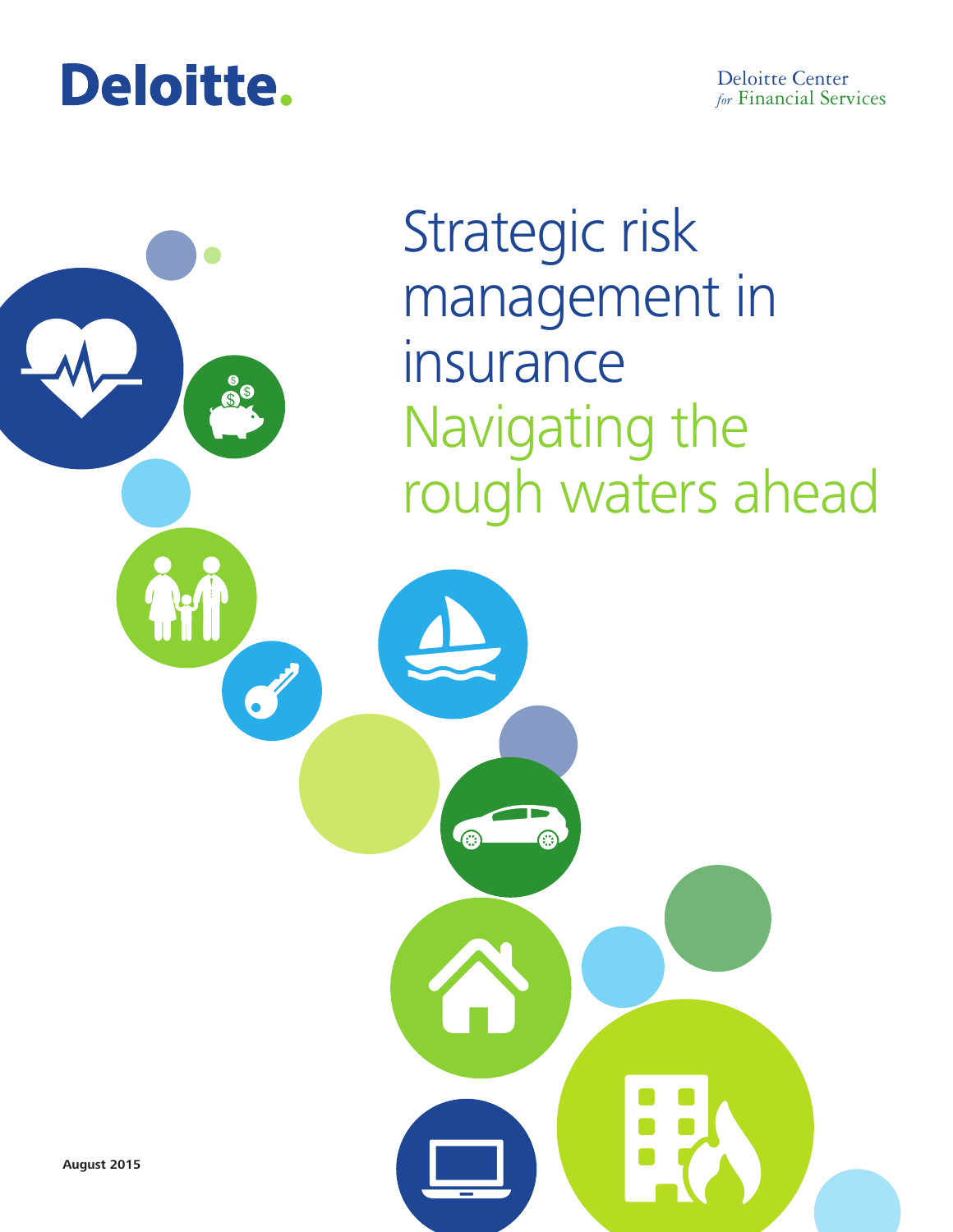# Table of contents

| Strategic risks pose unique threats, opportunities for insurers | 47 |
|-----------------------------------------------------------------|----|
| What's different about strategic risk management?               | 5  |
| Strategic risks in insurance: Coping with disruption            | 8  |
| Managing potential disruptions: The SRM framework               | 11 |
| Making a course correction with SRM                             | 16 |

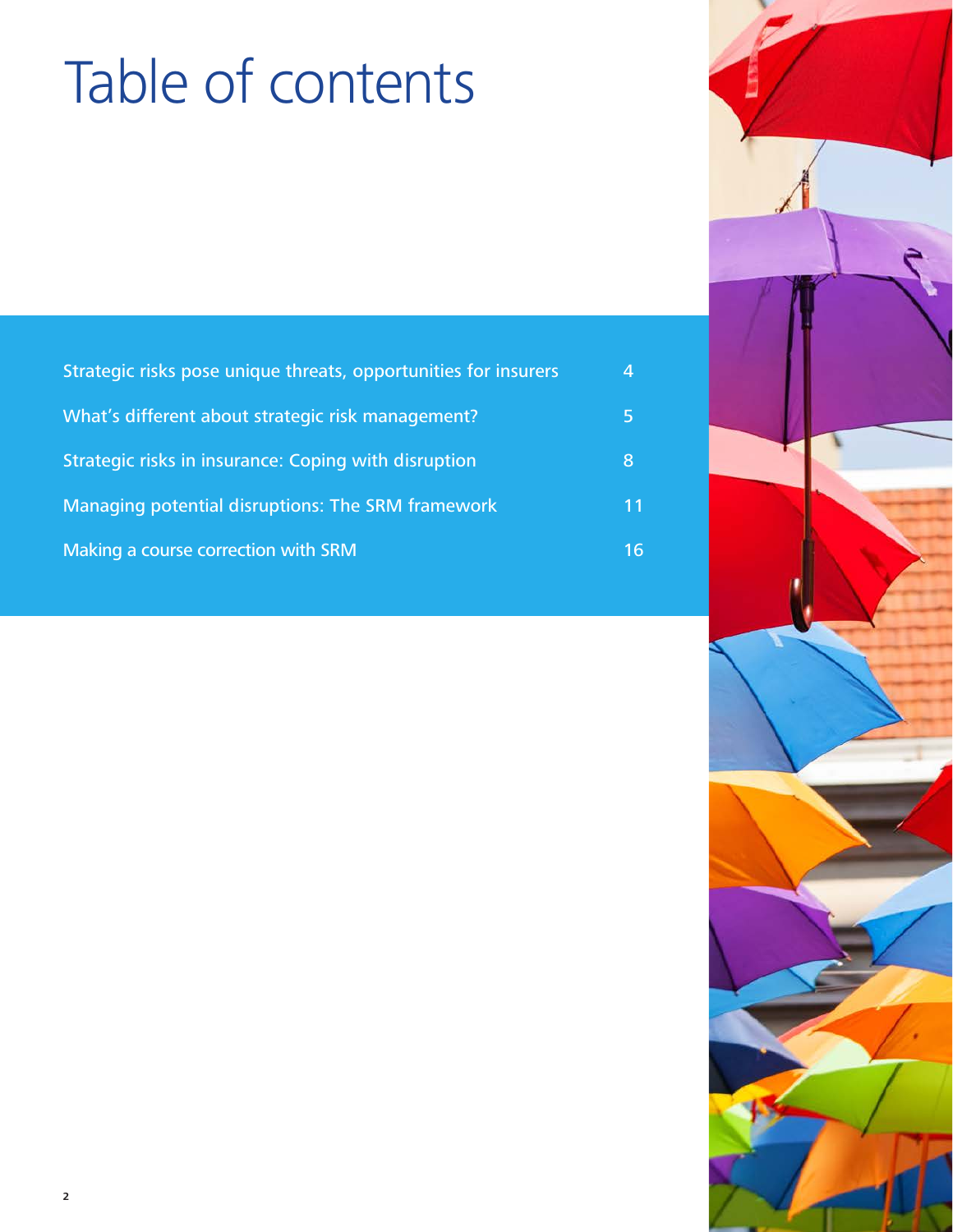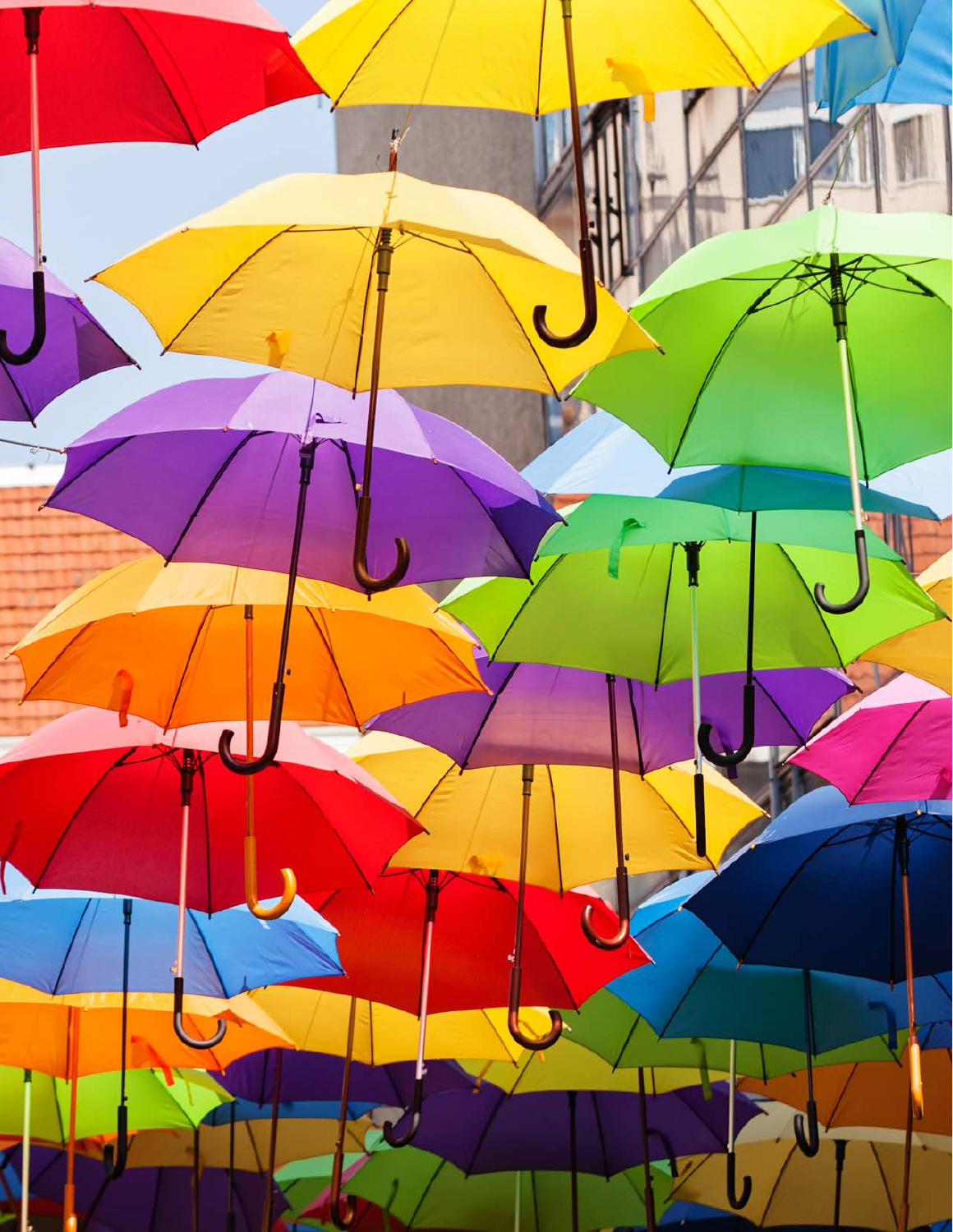# Strategic risks pose unique threats, opportunities for insurers



Insurers are increasingly facing a variety of strategic risks, which Deloitte Advisory defines as emerging threats that could undermine assumptions at the core of a company's value proposition and foundational business model.

The potential for individual companies and entire industries to be disrupted and perhaps even displaced by transformational trends in technology, the economy, and consumer preferences is on the rise in today's rapidly evolving, increasingly digitized economy.

Insurance is one of many sectors facing such 'strategic risks'—which Deloitte Advisory<sup>1</sup> defines as emerging threats that could conceivably undermine assumptions at the core of a company's value proposition and foundational business model.<sup>2</sup> However, there is also a more positive flip side to strategic risks, as those that anticipate and adapt in time may have an opportunity not just to survive but to thrive in the new environment. On the other hand, those that fail to detect disruptive risks on the horizon, or ignore the warning signs, might be hard put to remain competitive against more proactive players.

The heightened pace of change in today's economy and society should prompt more insurance industry leaders to move out of their comfort zones and prepare to transform the way they develop, underwrite, and price products, as well as how they target prospects, service customers, and recruit appropriately skilled talent.

To more effectively cope with game-changing technologies and new competition from nontraditional sources, insurers should consider adopting Strategic Risk Management (SRM) as a holistic framework to not only help them manage the potential downside of disruptive risks, but also perhaps achieve faster growth by better preparing them to capitalize on the resulting opportunities.

While the disruptive threats carriers face may be transformational, a transition to SRM—rather than being a radical departure—actually represents a natural next step in an insurance company's risk management maturity curve.

<sup>1</sup>As used in this document, "Deloitte Advisory" means Deloitte & Touche LLP, which provides audit and enterprise risk services; Deloitte Financial Advisory Services LLP, which provides forensic, dispute, and other consulting services; and its affiliate, Deloitte Transactions and Business Analytics LLP, which provides a wide range of advisory and analytics services. Deloitte Transactions and Business Analytics LLP is not a certified public accounting firm. These entities are separate subsidiaries of Deloitte LLP. Please see www.deloitte.com/us/about for a detailed description of the legal structure of Deloitte LLP and its subsidiaries. Certain services may not be available to attest clients under the rules and regulations of public accounting. <sup>2</sup> [Deloitte Development LLC, "Deloitte on disruption: Changing course in a disruptive world," October 2014.](http://www2.deloitte.com/us/en/pages/risk/articles/deloitte-on-disruption.html)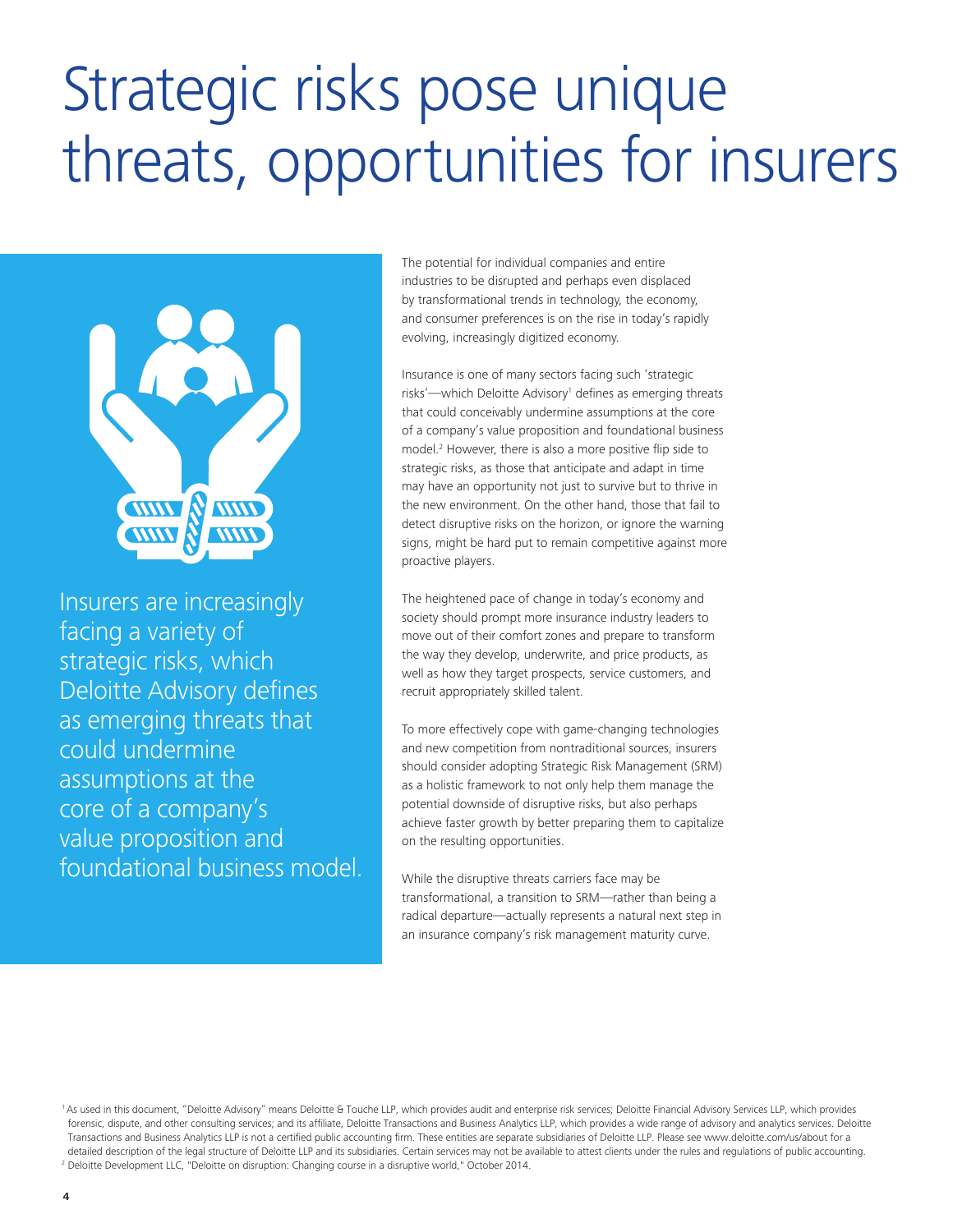# What's different about strategic risk management?

The fundamental objective of any risk management discipline is to anticipate future threats and prevent or at least minimize potential losses. Risk management is already a core function of insurance companies since, unlike most other industries, carriers are in the business of assessing and covering potential worst-case scenarios. Indeed, to cope with the increasingly complex business environment, insurers have continued to enhance their internal risk management practices by incorporating more sophisticated data-analysis tools and technologies to better support underwriting, pricing, and claims management, as well as to hedge investment risks.

However, traditional risk management among insurers primarily focuses on

- 1. The risks they are underwriting;
- 2. The adequacy of their reserves and reinsurance to cover potential losses; and
- 3. Managing risks in their investment portfolio.

To overcome the limitations of traditional risk management and expand their loss control capabilities, in recent years many carriers (along with a good number of their clients) have adopted Enterprise Risk Management (ERM), encompassing a much wider range of exposures and stakeholders. According to Deloitte Touche Tohmatsu Limited's (DTTL) 2015 Global Risk Management survey, 95 percent of insurance company respondents either have an ERM program in place or are in the process of implementing one.3

ERM programs are not traditionally designed to address strategic risks that are disruptive to an insurer's value proposition or business model, and which are generally difficult to foresee, measure, and minimize.

ERM goes beyond individual business units to enable carriers to develop a comprehensive mechanism to identify, measure, and mitigate organization-wide exposures, such as currency fluctuations, political and reputational risks, and compliance challenges.

However, with the traditional or ERM approach, the goal is to protect the company against tangible, knowable, and measurable risks that might arise during the normal course of business, relying on historical data to develop future mitigation strategies. Such traditional loss-control programs are not designed to address strategic risks that are disruptive to an insurer's essential value proposition or fundamental business model, and which are generally difficult to foresee, measure, and minimize. This is borne out by the findings of DTTL's 2015 Global Risk Management survey, in which about four in 10 insurance respondents said they found identifying and managing new and emerging risks extremely or very challenging.4 This could be one of the primary reasons why strategic risks have fallen between the cracks at many insurers.

<sup>3</sup> "Global risk management survey, ninth edition," Deloitte University Press, May 13, 2015. 4 Ibid.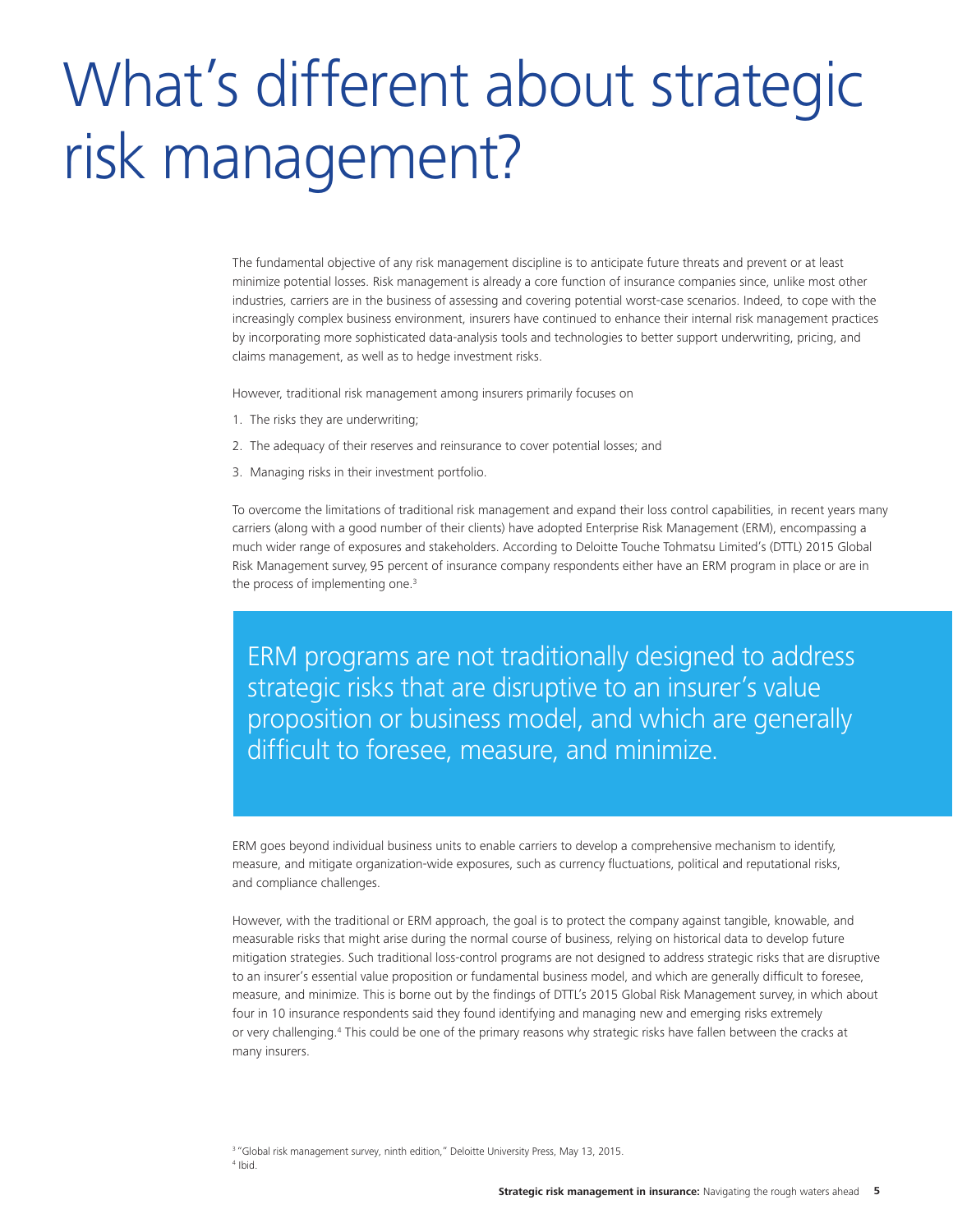In addition, ownership of such exposures is often not clear. Do they come under the purview of those responsible for setting strategy? Is it the responsibility of senior management and the board, or line-of-business managers to scope out strategic risks and prepare the company to respond? As we discuss later in this paper, adding an SRM mindset and implementation structure is essential for insurers to answer such questions and deal with potentially disruptive threats.

Another factor hindering recognition and response efforts is that while insurers have gained considerable expertise in managing and monetizing insurable risk, the exposures they generally deal with are largely those arising in the normal course of business, with the maximum downside potential generally measured in terms of achievement of planned profitability goals. What about the risks that emerge from outside their lines of business or even their industry, in terms of changes in the way their products or services are conceived, sold, accesssed or maintained?

Such disruptive developments could end up undermining or perhaps destroying the value of a particular insurance company's core function and business model. They might even threaten the viability of an entire subset of the industry. These existential threats fall within the emerging discipline of SRM.

There have been many instances in various industries illustrating the potential consequences of failing to recognize and manage strategic risks. One prime example is the disruption of the video rental business, culminating in the dramatic collapse of Blockbuster, once the industry leader. Blockbuster achieved rapid growth due to its differentiated strategy of offering a wide selection of films at large retail outlets, including localized movie catalogues based on neighborhood demographics. Blockbuster dominated the video rental market until Netflix found a way to change the game by allowing customers to choose movies online and then delivering selected DVDs directly to a customer's home via the US Postal Service. As Michael Raynor, director at the Deloitte Center for Integrated Research, notes in his chapter in a new book about ERM,<sup>5</sup> "Blockbuster is no more not because it failed to grapple with the risks associated with its internal context, but because it failed to assess correctly a specific risk in its external context, specifically the risks of and to its strategy."

The question for insurance carriers is whether they are prepared to recognize the presence of existential threats in their own industry as well as respond quickly and effectively once they do.

Later on, Netflix overcame its own strategic risks by streaming movies and TV shows directly to consumers over the Web, as well as by producing its own content rather than just distributing the work of others.

The Blockbuster example highlights the nature and sources of strategic risks and illustrates how SRM differs from operational and enterprise risk management in two fundamental ways.

- For one, SRM primarily addresses potentially disruptive changes in society, technology, and/or the economy, posing potentially overwhelming competitive threats.
- The second and perhaps most important distinction with SRM is that traditional risk management and ERM generally don't address the potential upside of risk, while strategic risks usually have a "flip side," in that they often come with an opportunity to achieve significant growth and differentiation if accounted for effectively and in time.

<sup>5</sup> Michael E. Raynor, "The Risks 'of' and 'to' a strategy: The case of Blockbuster and the need for strategic flexibility," Enterprise Risk Management: A Common Framework for the Entire Organization, Butterworth-Heinemann; 1st edition (September 2015).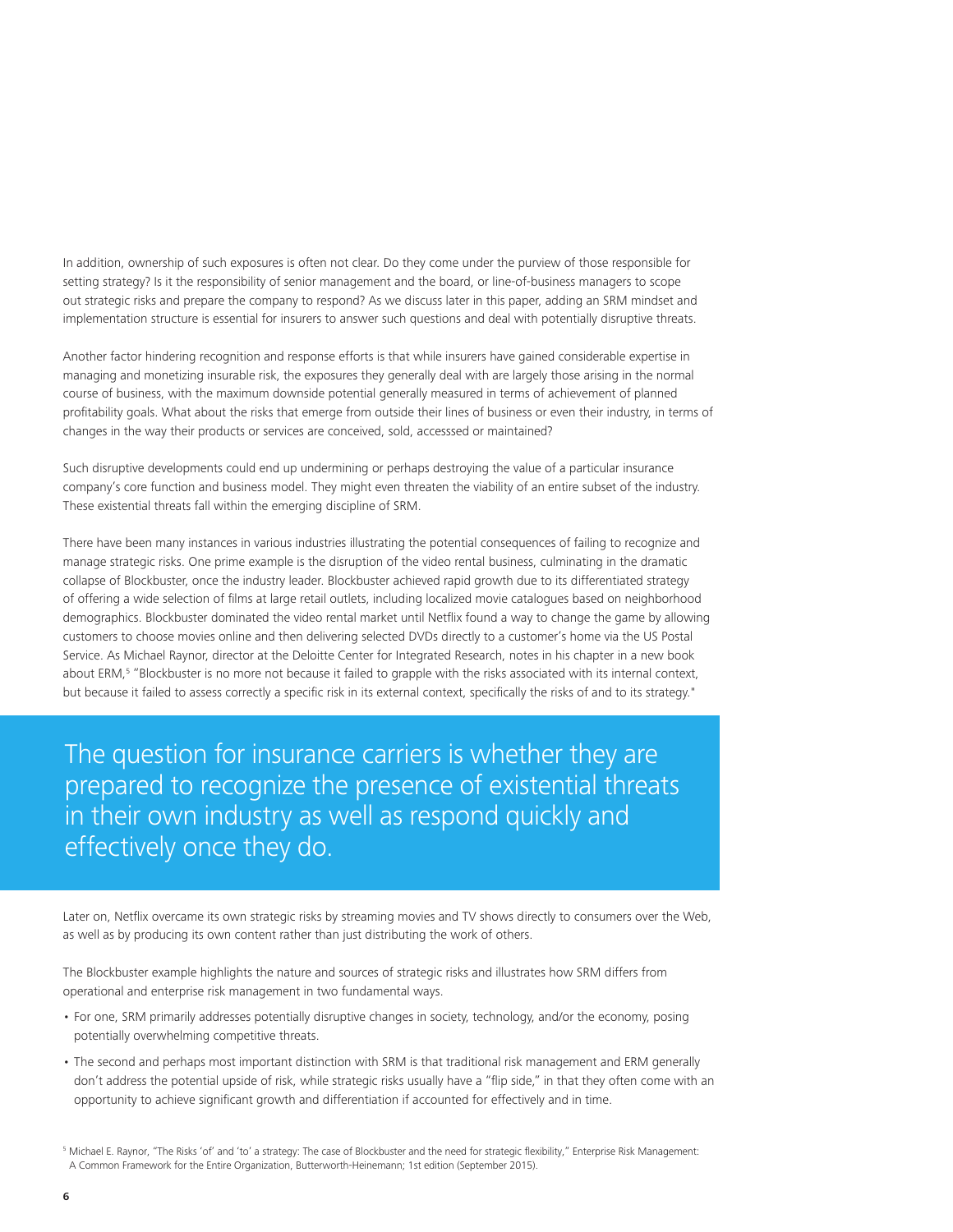The question for insurance carriers is whether they are prepared to recognize the presence of similar existential threats arising in their own industry, as well as respond quickly and effectively once they do. Insurance carriers should be scanning and reacting to "what if" scenarios that may be taking shape in their business landscape, undermining assumptions about how they design their products, engage with customers, and/or deliver their services.

Strategic risks usually have a "flip side" in that they often come with an opportunity to achieve significant growth and differentiation if accounted for effectively and in time.

Before we move on to discuss potential ways for insurers to better anticipate and manage strategic risks, let's first review a few such challenges that are unfolding right now in the insurance industry.

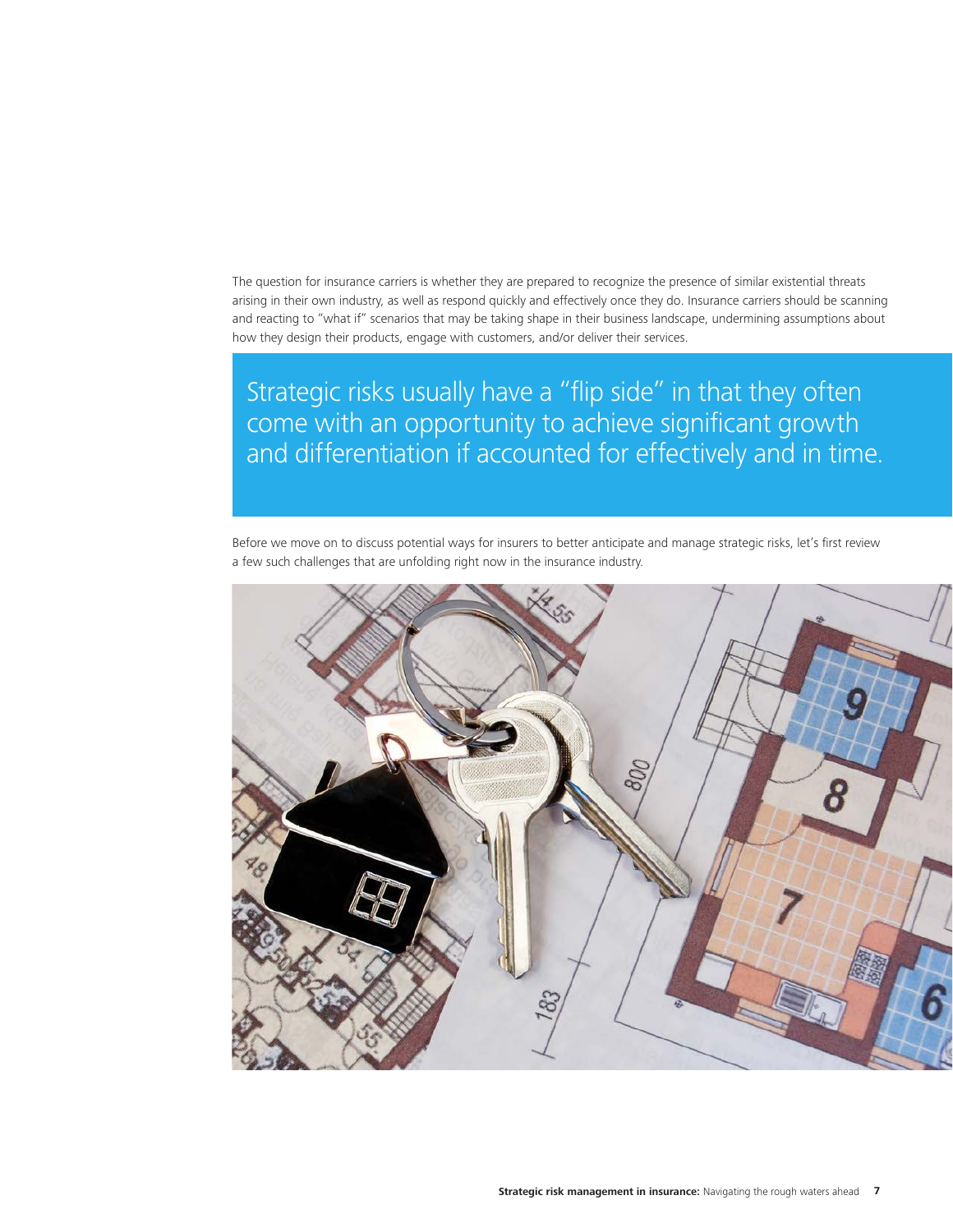# Strategic risks in insurance: Coping with disruption

Emerging technologies and cultural shifts pose a number of potentially disruptive strategic challenges to the insurance industry. Some have already manifested themselves, while others remain on the horizon. The following are a few illustrative examples of strategic risks facing various types of insurers.

One strategic risk that has already materialized and is threatening to upend the traditional business model of auto insurers is the introduction of telematics-driven, usage-based insurance products. Carriers that remain on the sidelines or fail to respond adequately may lose their prime risks to competitors offering discounts for those who allow their driving to be monitored in real time.

Several nationwide carriers are already quite advanced in their telematics programs, analyzing the data collected from on-board monitoring devices to revamp their underwriting and pricing models, as well as their marketing and customer-service strategies. A number of smaller insurers have responded to this strategic threat by sharing data through third parties to gather the critical mass of information required to make their own telematics initiatives viable from an actuarial standpoint.

Whether or not a carrier has chosen to jump on the telematics bandwagon, usage-based insurance is a strategic risk that all auto carriers have to account for, even if they decide to stick with the line's standard risk-modeling techniques. Indeed, non-adopters will likely be challenged

to profitably cater to the consumer segment that does not prefer usage-based products, amid intensifying competition for the best drivers from telematics players.

Another notable recent example of strategic risk that is currently challenging the business model of reinsurers is the historic influx of new capital into the property and casualty industry from non-traditional sources, particularly through the sale of insurance-linked securities (ILS) to institutional and individual investors seeking higher returns and uncorrelated risks. The impact has already been disruptive, as the resulting excess capacity has prompted reinsurers to either cut rates to remain competitive, or pull back from affected markets.

While analysts have raised concerns around the long-term sustainability of these alternative capital providers should high catastrophe losses occur, the growth of ILS and other sources—if maintained at its current pace—may trigger greater consolidation in the reinsurance industry. However, this trend could also create growth opportunities for reinsurers as well, at least for those that are flexible and well prepared to capitalize on such disruptions by issuing ILS themselves in the spirit of, "if you can't beat 'em, join 'em."

Now let's look at several strategic risks looming on the horizon that could pose disruptive challenges for the insurance industry in the near- and long-term.

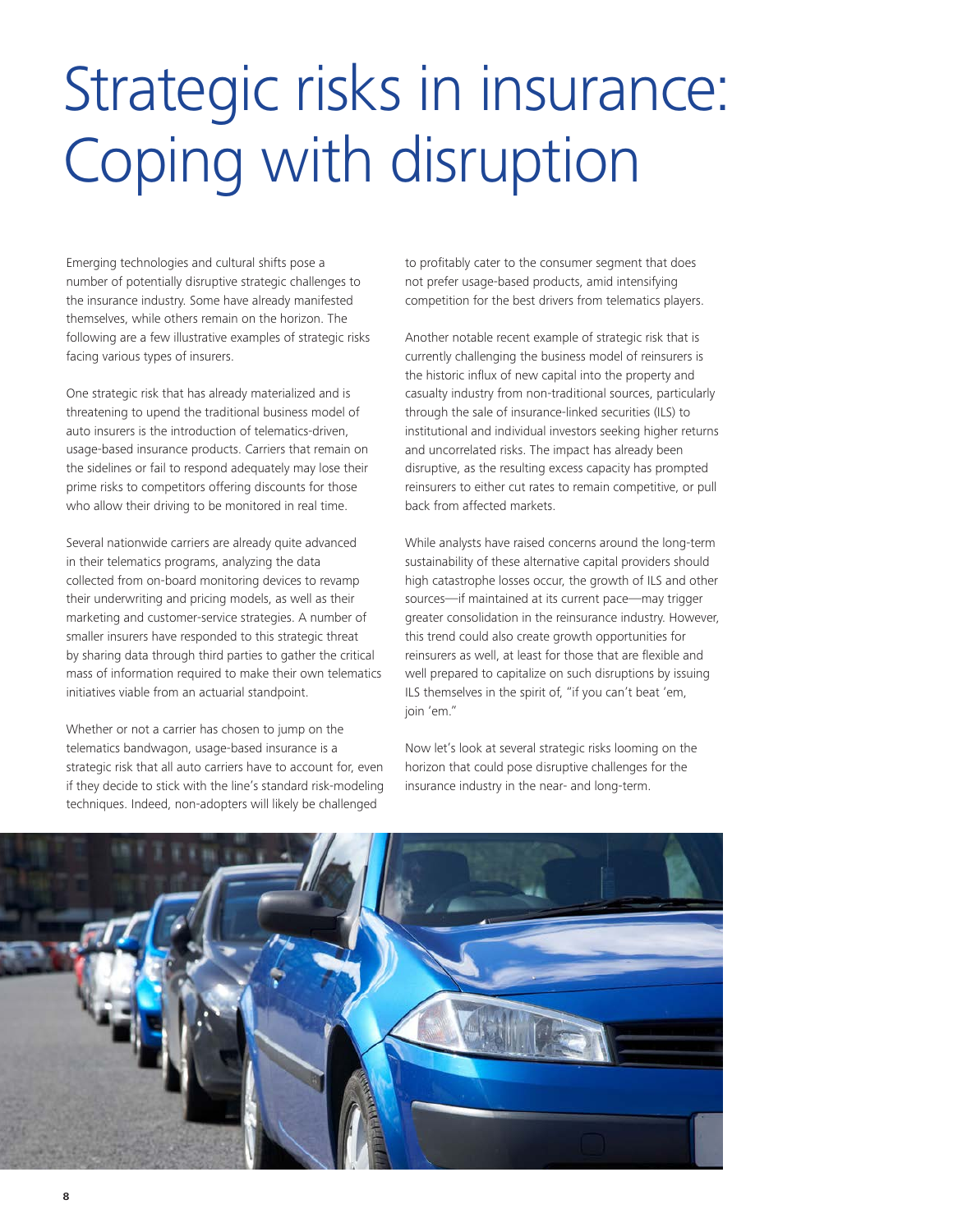### **Emerging strategic risk #1: Tech, culture shifts impact insurers**

Looking ahead, telematics is just one example of the disruptive, strategic risks facing auto insurers, with the most extraordinary perhaps being the development of driverless cars. Such automated vehicles—made possible by rapid advancements in a variety of safety technologies, such as sensor-driven braking and collision avoidance systems—could significantly undermine the price, and perhaps one day even the market for personal auto insurance, or at the very least disrupt the types of coverage required.

While automated cars may challenge the underlying value of the personal auto insurance business, this strategic risk could also create opportunities for carriers that alter their coverage most effectively to account for the new technology's impact on underwriting, pricing, and claims. Some may even consider expanding into the product liability space, given that accidents in automated vehicles may in fact become the responsibility of manufacturers and/or software firms rather than the non-driving owners of such vehicles.

At a minimum, the safety technology employed for selfdriving cars may significantly impact loss frequency (if their use ends up resulting in fewer accidents) and severity (if the expense to repair damages rises due to higher replacement costs for the sophisticated gadgets that control such vehicles).<sup>6</sup>

In addition, a broader transportation trend known as the "sharing economy" is rapidly making its way into the mainstream with services such as Uber or Zipcar where commuters can choose to hop a ride in someone else's vehicle rather than owning a car. This may reduce the number of insured vehicles on the road and the demand for personal auto insurance. Questions around liability insurance for such "shared cars" has already been raised by lawmakers in a number of states, creating opportunities for auto carriers to alter their product designs and coverages and/or launch new policies for emerging transportation providers.

Meanwhile, insurers should be on the lookout for additional disruptions caused by sensor-based technologies—more broadly known as the "Internet of Things"—which may have an impact well beyond auto insurance as monitoring devices are imbedded in more types of machines, properties, and even people. The emergence of a "connected" society will eventually affect the business models of homeowner, life, health, and commercial insurers, as real-time monitoring technology cuts across boundaries and gives rise to an entirely new way to assess risks and provide customized insurance products to individual clients.

### **Emerging strategic risk #2: Accelerating medical breakthroughs**

Dramatic improvements in medical care and technology provide another example of potentially disruptive innovation likely to affect insurance carriers. While the advent of more effective diagnostic tools, drugs, and treatment protocols has been helping to extend average life spans over the past century,<sup>7</sup> the pace of innovation is perhaps only now entering a disruptive phase, creating uncertainty for life, health, and annuity insurer underwriting and pricing models.

The developments in human genome sequencing (gene tests) and wearable fitness devices that track vital health statistics on a real-time basis will likely push life and health insurers to adopt more sophisticated, evidence-based risk assessments. The overall impact of these developments could be positive in terms of allowing carriers to create more precise risk classes and reduce the margin of error in current actuarial models, while ultimately resulting in more effective pricing strategies and improved profitability.

In addition, researchers are already developing prototypes of medicines that can be customized for individuals and help cure diseases more effectively. This development, broadly known as "personalized medicine," aims to tailor medical care to the individual characteristics, needs, and preferences of a patient during various stages of treatment.<sup>8</sup>

<sup>6 &</sup>quot;Self-Driving Cars and Insurance," Insurance Information Institute, February 2015.

<sup>7</sup> John Lechleiter, "Extend Life Expectancy and Reduce Deaths? Yes We Can!" Forbes.com, May 22, 2012.

<sup>8</sup> "Paving the Way for Personalized Medicine, FDA's Role in a New Era of Medical Product Development,"

U.S. Food and Drug Administration, October 2013.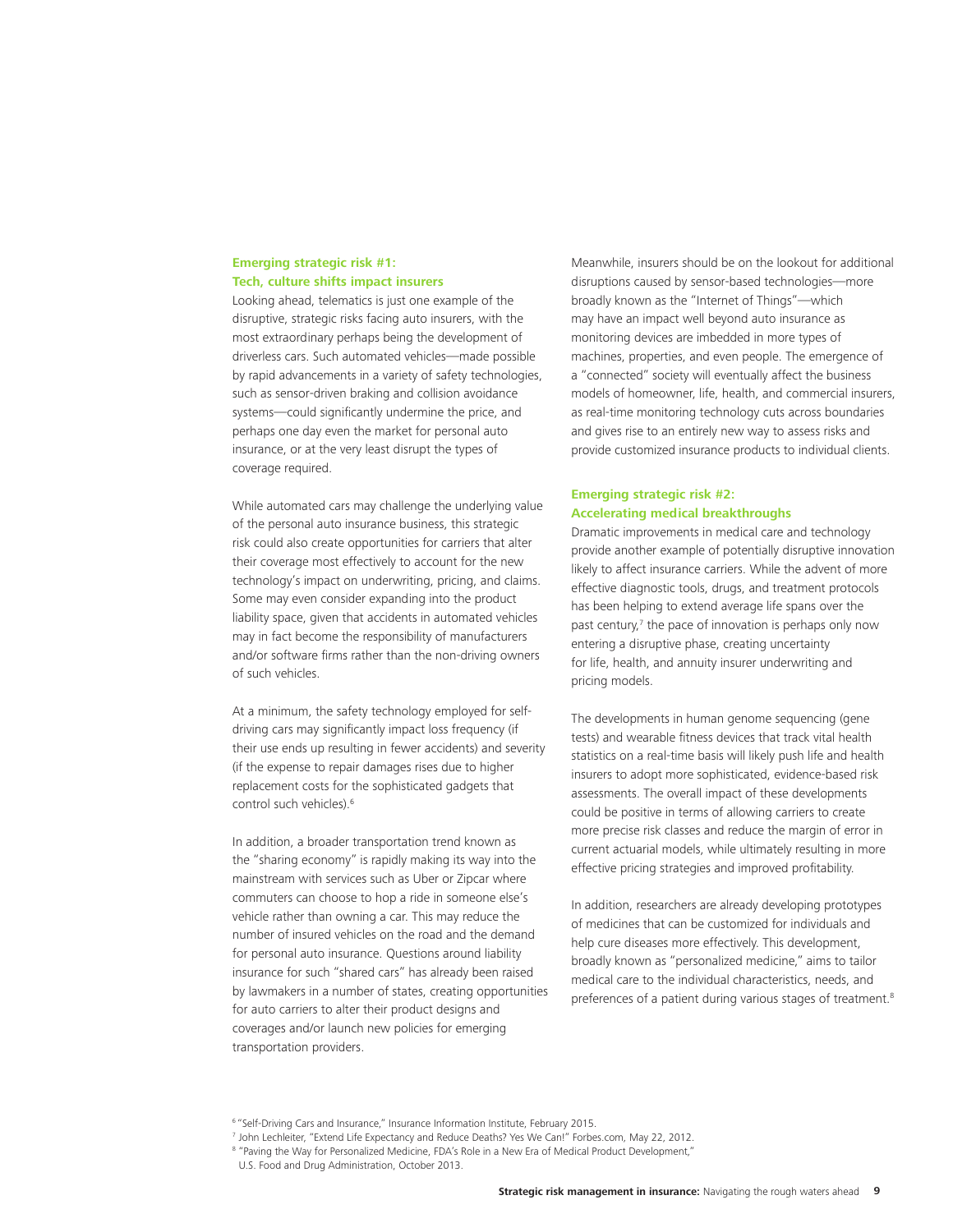Moreover, with the advent of three-dimensional (3D) printing (also known as "additive manufacturing"), the possibilities are expanding to the extent where doctors can customize prosthetics and implants, with the potential to artificially generate organs for transplants not far down the line.<sup>9</sup> These benefits can theoretically be achieved at a lower cost when compared with traditional treatment protocols.<sup>10</sup>

While such medical breakthroughs may benefit millions of sick or injured individuals, how will insurers adjust to accommodate the ongoing extension in lifespans, impacting underlying mortality assumptions for life insurance and the economics of guaranteed-income features that are at the core of longevity-driven annuities?

# **Emerging strategic risk #3: New competitors for insurance distribution**

US insurance distribution has traditionally been dominated by the agency channel, along with direct sales by carriers themselves online, over the phone, or even through standard mail. However, the expansion of the online channel is changing the distribution dynamics of a number of coverages, most notably auto insurance, where directto-consumer sales via the Internet continue to rise through third-party aggregators. Meanwhile, new players such as online search engines are entering and threatening to disrupt the market even further, with online merchandise retailers perhaps following suit before long.

In addition, a number of disruptive competitors emerging in the UK market might find their way to US shores as well, including the rise of peer-to-peer insurance (in which consumers join or start their own online social networks to either share risk or buy third-party coverage as a group),

value-based (rather than price-focused) comparison websites, as well as social brokers (a new type of online intermediary, who negotiate insurance on behalf of groups of consumers, such as young, safe drivers).

The entry of one or more competitors mentioned above could seize or at least loosen the control insurers have over their distribution systems, and perhaps disrupt an insurer's link to consumers. Moreover, insurers are likely to be compelled to match the high expectations of tech-savvy customers that are being shaped by their online shopping and customer experiences with other industries.

These are just a few examples to understand the unique nature and source of strategic risks with disruptive implications for insurance companies. Carriers should consider adopting a systematic and proactive SRM approach to ensure they are fully aware of relevant emerging trends and developments that could turn out to be a significant strategic risk, as well as be better prepared to mitigate the possible consequences and capitalize on the potential opportunities they present.

Carriers should consider adopting a systematic and proactive SRM approach to ensure they are fully aware of relevant emerging trends and developments that could turn out to be a significant strategic risk, as well as be prepared to mitigate the possible consequences and capitalize on the potential opportunities they present.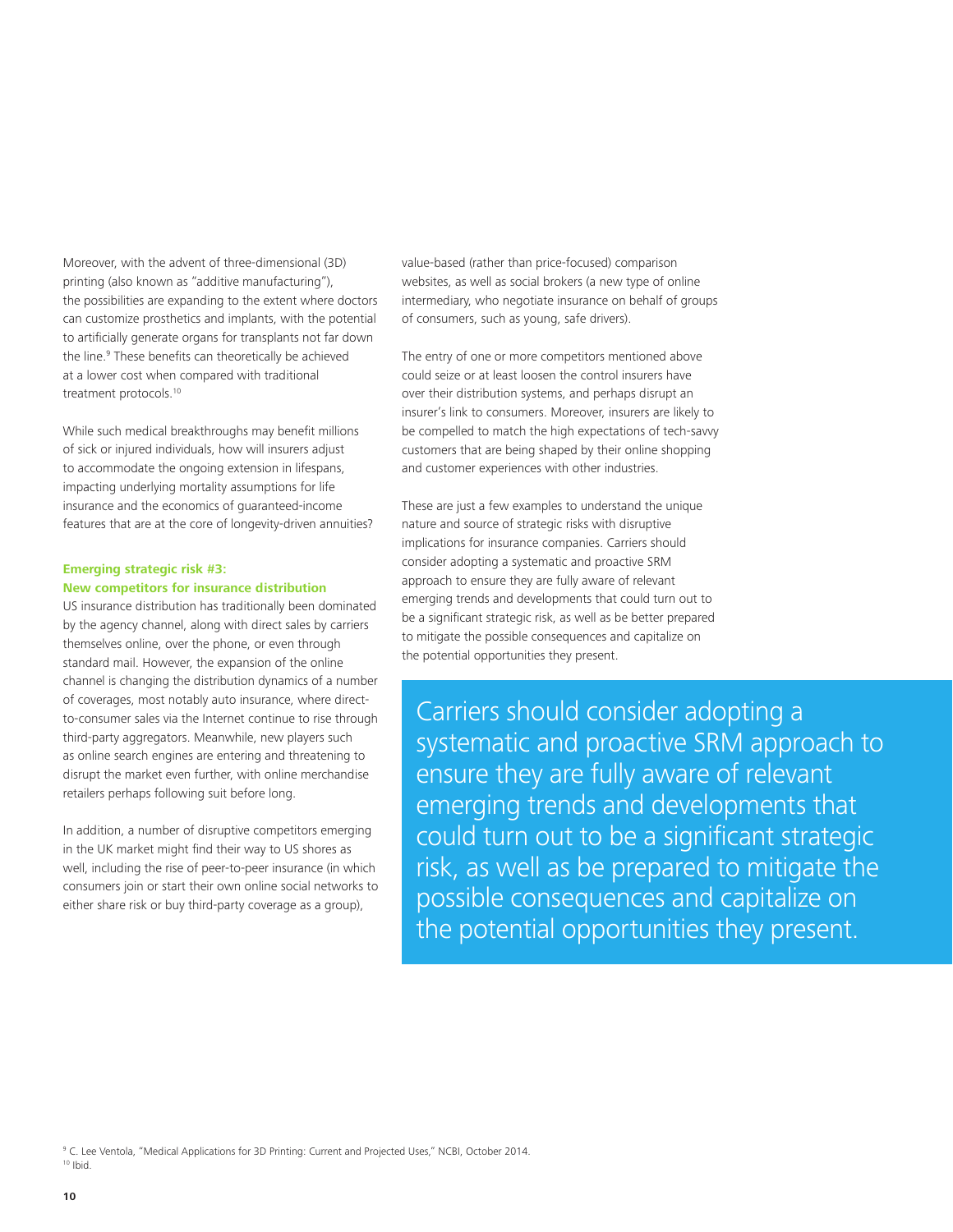# Managing potential disruptions: The SRM framework

Carriers that establish SRM programs should enjoy a number of advantages over their non-SRM competitors. For one, they should be quicker to spot evidence of potentially disruptive developments. In addition, SRM-driven carriers should be able to adapt their products, services, and business models more effectively to changing competitive environments. Ultimately, they will be better positioned not only to survive but also to thrive in rapidly evolving market conditions.

Insurers should therefore start thinking of ways to develop a model framework (see Figure 1) that equips them with the tools, techniques, and skills to both mitigate and exploit the dual nature of strategic risks. In the following discussion, we outline how insurers might leverage a new blueprint to establish a strong foundation around SRM.

|  | <b>Figure 1: Putting SRM into action</b> |  |  |
|--|------------------------------------------|--|--|
|  |                                          |  |  |

| <b>Establish an SRM</b><br>capability                                                                                                                                                                      | <b>Integrate SRM into</b><br>risk-sensing                                                                                                                    | Prepare a scenario<br>based action plan                                                                                                                                                                                                              | Leverage cognitive<br>tools to enhance decisions                                                                                                                                                                                                                                                                                                                         |
|------------------------------------------------------------------------------------------------------------------------------------------------------------------------------------------------------------|--------------------------------------------------------------------------------------------------------------------------------------------------------------|------------------------------------------------------------------------------------------------------------------------------------------------------------------------------------------------------------------------------------------------------|--------------------------------------------------------------------------------------------------------------------------------------------------------------------------------------------------------------------------------------------------------------------------------------------------------------------------------------------------------------------------|
| Identify a leader<br>Map the implications of<br>strategic risks with the<br>company's risk appetite<br>Leverage risk sensing<br>tools to generate early<br>warning signals for<br>emerging strategic risks | Build or fortify a risk<br>sensing system to help<br>the C-Suite and board of<br>directors remain on top<br>of the key strategic risks<br>facing the company | Prepare an action plan<br>formulated by a newly<br>constituted strategic risk<br>oversight committee,<br>with input and approval<br>from senior manage-<br>ment and board of<br>directors<br>Conduct periodic<br>mock drills to test<br>preparedness | Use computer-based<br>simulation models to<br>help executives test the<br>strength of their<br>decisions under various<br>scenarios<br>Power a continuous<br>feedback loop to<br>highlight the cognitive<br>traps that can hinder<br>strategic risk assessments<br>Implement remedial<br>programs that enhance<br>decision making and<br>minimize influence<br>of biases |
|                                                                                                                                                                                                            |                                                                                                                                                              |                                                                                                                                                                                                                                                      |                                                                                                                                                                                                                                                                                                                                                                          |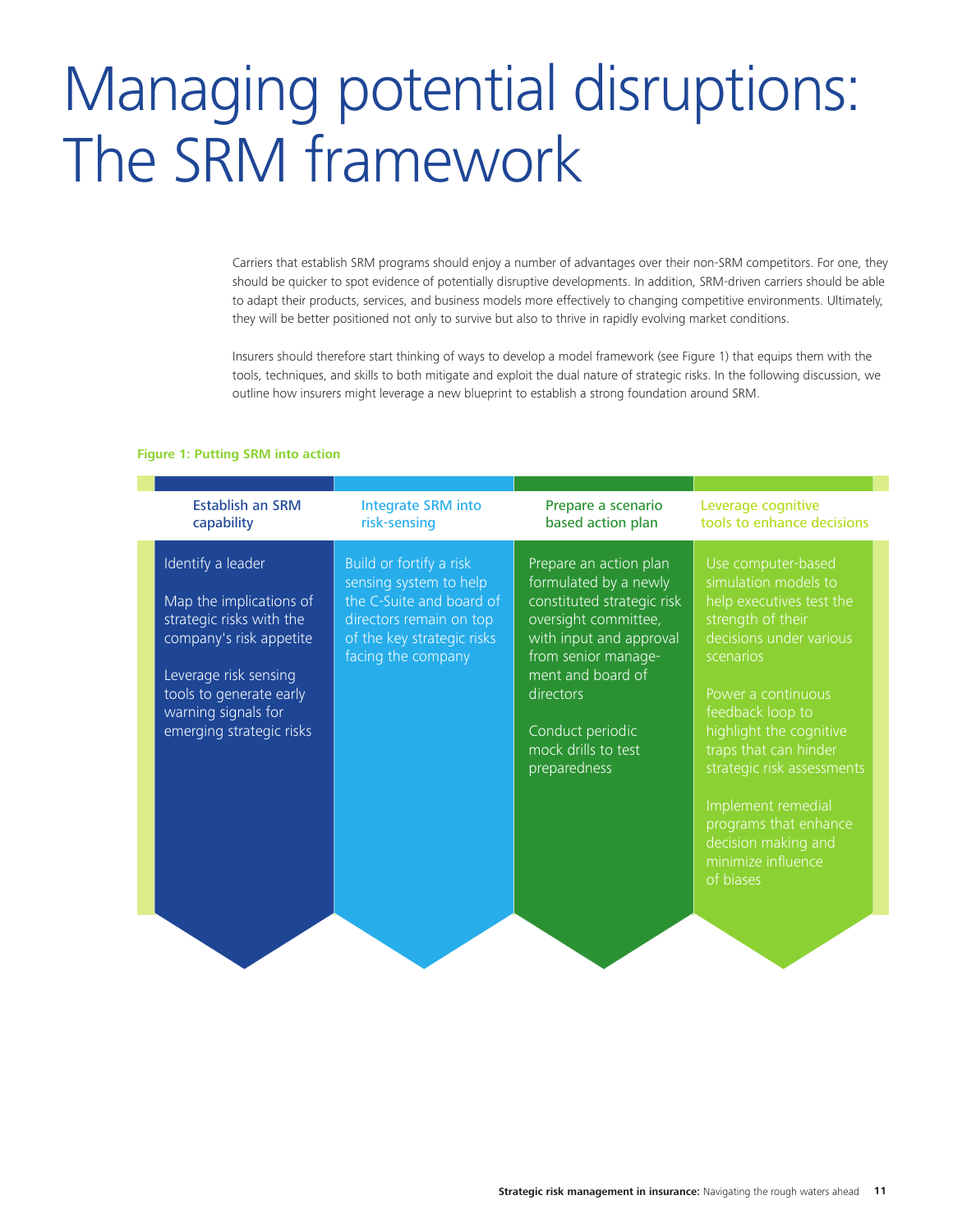#### **Establish an SRM capability**

Ideally, SRM could be established as an enhanced capability within the existing risk function of many insurers. Indeed, those carriers that have already made headway into ERM or have appointed a chief risk officer (CRO) or the equivalent (see sidebar) may not have to reinvent the wheel, with SRM perhaps representing the next evolutionary stage on the risk-management maturity curve. SRM can focus on existential risks with the potential to disrupt a carrier's value proposition and business model, while leveraging the organizational infrastructure and processes already built for ERM—such as advanced data analytics and predictive modeling.

Carriers that do not have an established ERM function or a CRO should consider creating an SRM-focused team of executives and line-of-business leaders, headed up by an individual with the requisite background and skill set to organize and implement efforts to deal with strategic risks proactively, systematically, and comprehensively. The SRM leadership role could be assumed by a variety of individuals, including a CRO, the chief financial officer, or chief strategy officer, depending on a company's internal structure and culture.

The goal is for an insurer to become more cognizant of strategic risks, build a disciplined approach to spot and deal with them more quickly, as well as elevate the SRM conversation to the broader C-Suite and board of directors.

Effectively managing an SRM initiative requires strong buy-in and support from the leadership team, starting with the chief executive officer. The key responsibilities of the SRM initiative's facilitator would be to socialize the strategic risk framework throughout the organization, communicate SRM in a practical business language, and build relationships with key stakeholders to ensure that the potential for disruptive risks becomes a focus of strategic planning.

#### Elevating the chief risk officer role

One prime candidate to assume the role of educator, organizer, and facilitator for the SRM initiative is the chief risk officer (CRO). A number of insurers already have a CRO in place, and in such cases the CRO could be elevated to a more strategic role, rather than focusing solely on more traditional operational concerns.

In the last decade, the increased focus on holistic risk management has prompted a growing number of insurers to appoint a full-time CRO to identify and address a wider array of exposures on a more comprehensive basis. However, the role of CRO has historically been seen as reactive and operations-oriented, involved disproportionately in the traditional steward and operator roles (see Figure 2). Moreover, at many insurers the CRO is still not an independent position, instead often a secondary role played by someone such as the chief financial officer.

However, evolving economic conditions, expanding regulatory expectations, more demanding corporate governance trends, technological advancements, and the emergence of SRM have created a need and opportunity to align the CRO role more closely with that of a catalyst and strategist.

An enhanced CRO could go beyond protecting capital for policyholder obligations and enterprise health to also dealing with the nitty-gritty of the insurer's business model, market dynamics, and even a company's culture to infuse a habit of riskinformed, strategic decision-making. Evaluating every strategic decision with a risk manager's lens could add an entirely new dimension to corporate governance and help carriers make more informed market and financial choices.

An enhanced CRO role should evolve beyond traditional responsibilities to deal with the nitty-gritty of the insurer's business model, market dynamics, and even a company's culture to infuse a habit of risk-informed, strategic decision-making.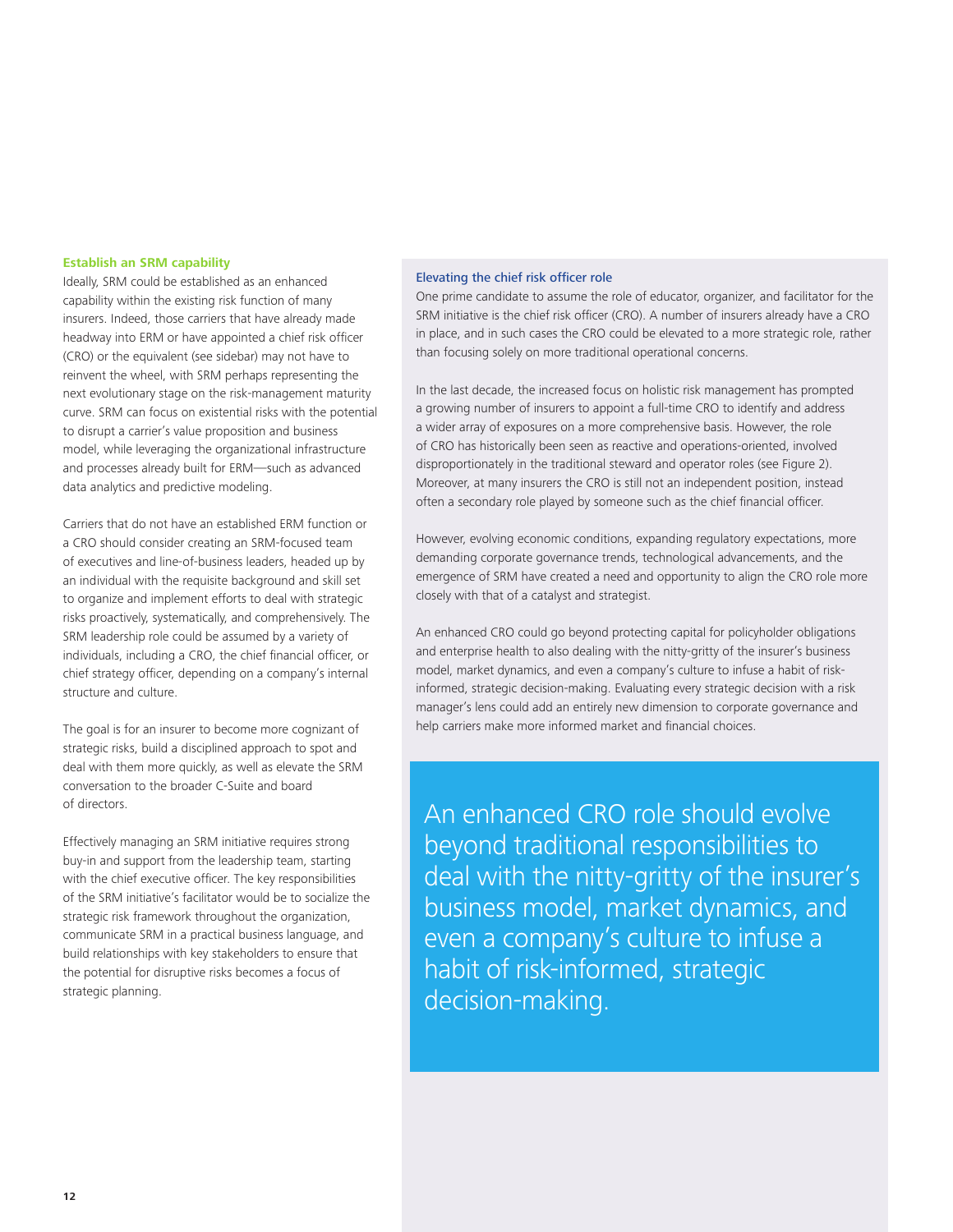#### Figure 2: Four faces of the insurance company CRO



Following the appointment of someone to build and lead an insurer's SRM initiative, an important task is to map the current understanding around strategic risks within a company's risk appetite framework. This task requires a deeper understanding of the company's current risk profile and ample industry experience to appreciate the nature of disruptive risks a company might face, given that measuring the impact of strategic risks is not an exact science, and that in some cases there may not be any historical precedent. DTTL's 2015 Global Risk Management survey suggests close to 53 percent of insurance respondents characterized efforts to define risk appetite for strategic risk as extremely or very challenging, while the number soars to 88 percent when including those who find this task at least somewhat challenging.<sup>11</sup>

However, brainstorming around the broader implications of a risk that is disruptive, or has the potential to be so, can give the management team and board members a framework to begin thinking about potential existential threats and how to address them more proactively.

11 "[Global risk management survey, ninth edition,](http://dupress.com/articles/global-risk-management-survey-financial-services)" Deloitte University Press, May 13, 2015.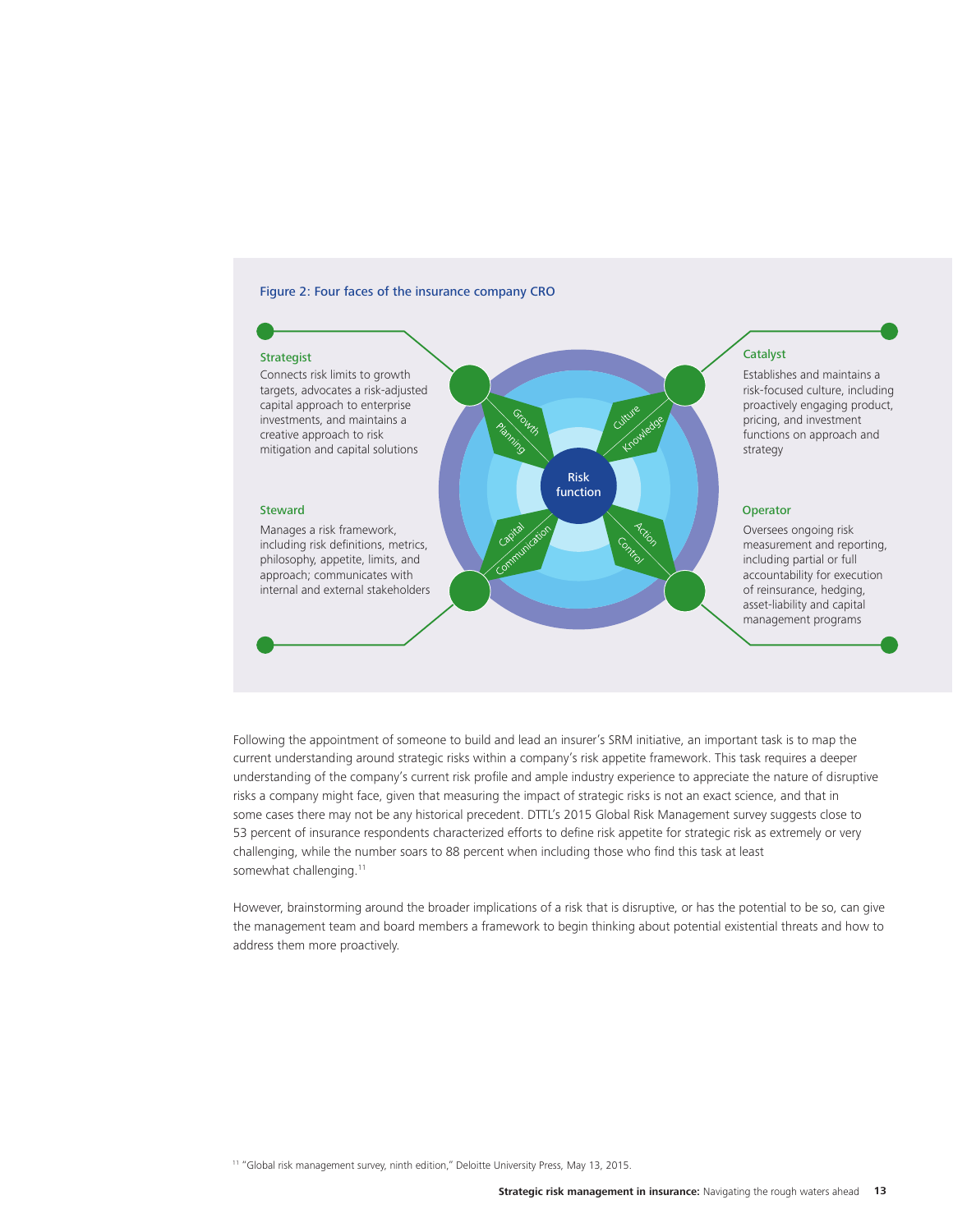To start, the SRM team should build capabilities to scan for emerging strategic threats on the horizon. As these capabilities evolve, insurers should consider adopting sophisticated tools such as risk sensing, designed to provide stakeholders with an outside-in view of risk to identify potentially disruptive strategic challenges. This tool can systematically exploit a wide array of structured and unstructured data from mainstream and social media sources to identify signals and trends indicative of emerging disruptive risks.

An SRM dimension of an insurer's risk report should be developed, weighing the potential impact—both positive and negative—of strategic risks as they are identified. This requires a rigorous analysis of externally focused information such as the economic environment, technological shifts, demographic changes, competitor activity, and developments in the industries where an insurer does business.

#### **Prepare a scenario-based action plan**

After identifying top strategic risks, the SRM team needs to drill down further on each topic and develop a threat and opportunity assessment for each, combining human experience and judgment with technology enhancements such as advanced analytics and predictive modeling.

For risks where measuring the impact in financial or other statistical terms is difficult, using tools such as a Monte Carlo simulation<sup>12</sup> will help generate optimal outcomes. Life insurers could also leverage the stochastic modeling techniques they already employ while developing riskbased scenarios for life and annuity products. Such tools can mimic the financial impact of a real-life situation, with the help of inputs provided by a risk analytics expert. The multiple outcomes with probabilities attached can help the management team and board visualize the severity of various outcomes under different conditions.

An SRM report with scenarios for top strategic risks should become part of a regular formal discussion for the management team and board of directors to debate potential outcomes and think through options to manage threats and opportunities. The dual nature of strategic risks will require insurers to develop a two-way approach to deal with them, encompassing both mitigation and commercialization tactics.

The task for the SRM team along with C-Suite leaders is to consider a solution matrix that helps design optimal responses for each scenario. Moreover, it is important to circulate the scenario-based action plan among the entire executive leadership team, which could then participate in regular simulation exercises to ensure the company is prepared should a strategic risk emerge or intensify. Such exercises may involve designing and testing a response for each scenario with clearly laid out assumptions. Computer-based simulation models, which consider potential responses from competitors as well, can help executives gauge the effectiveness of their actions in real-life situations.

Insurers may use technologies such as online interactive platforms to generate meaningful discussions on how to respond to a strategic risk. Data analytics tools can be leveraged to summarize and rate the responses. Such practice at regular intervals can help insurers develop a playbook for handling strategic risks.

The key is to have a system in place to respond to strategic risks as they arise, even if they are not fully or even partially anticipated beforehand.

<sup>&</sup>lt;sup>12</sup> A Monte Carlo simulation is a problem-solving technique used to approximate the probability of various outcomes by running multiple trial runs using random variables.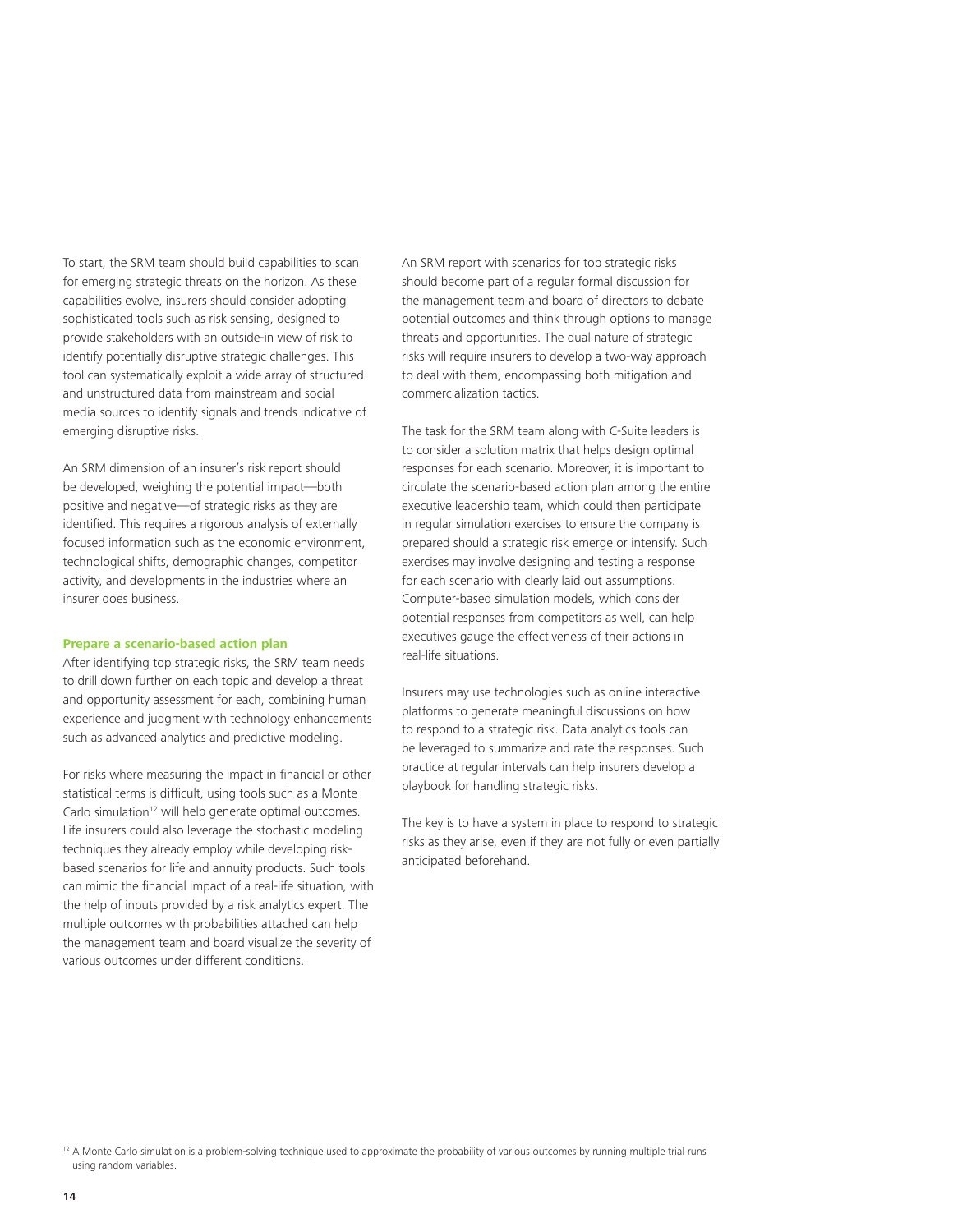## **Leverage cognitive tools to enhance decision-making**

Every strategic decision is affected by an invisible obstacle—that is, cognitive or institutional biases. They are part of human nature and affect most areas of life.

In the field of SRM, such obstacles can loom even larger, given the high level of uncertainty surrounding strategic risks. In such scenarios, decisions may be at least partially based on hunches or gut feelings rather than more objective elements such as hard data or prior experience. Since avoiding such biases completely is unlikely given human nature, the solution may lie in finding out ways to minimize their impact (see sidebar).

Take as an example the combat strategies employed by military leaders, who generally look to design responses for every foreseeable method of attack and potential counterattack. Indeed, modern day wars are not only fought on the battlefield. Along with intense physical training, the military often uses advanced computer simulation technology to design and test their actions and responses under different conditions.

Insurers also have an opportunity to use such simulation tools to test their responses to potential strategic threats under different scenarios. Such tools can help broaden strategic brainstorming and serve as a quick reference during real-life situations. Without such simulations, executives are more likely to fall victim to one or more of the biases noted above, and may not be fully prepared to proactively either offset the threat posed by a potential strategic risk, or capitalize on the opportunity it may present.

# Examples of a few biases faced by many business managers<sup>13</sup>

- The overconfidence bias convinces us to trust our gut
- The availability bias encourages us to inflate the importance and likelihood of things we saw or read recently (and are thus most available to us in
- The confirmation bias causes us to pay more
- and all our plans will work out as we intend.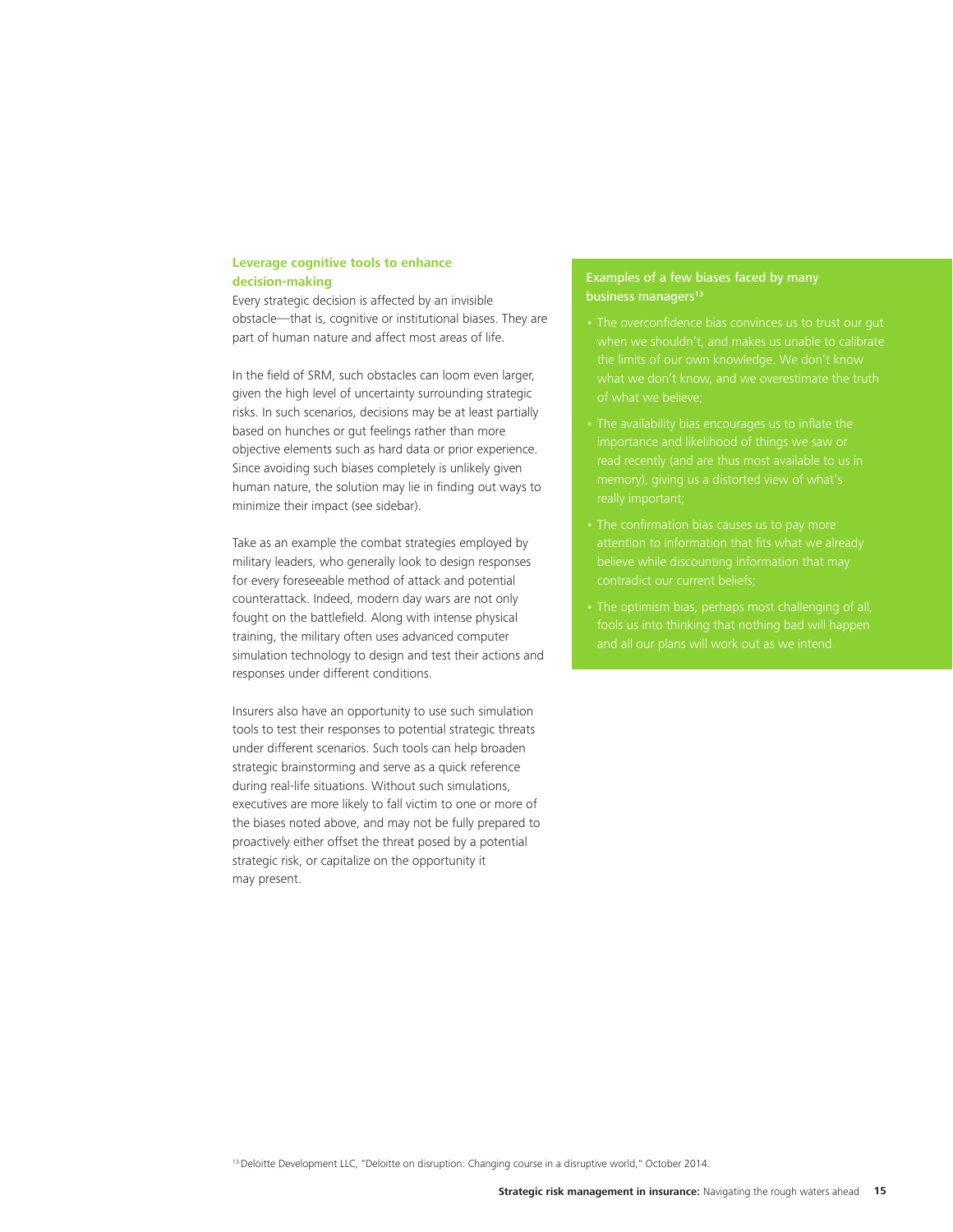# Making a course correction with SRM

Being proactive rather than reactive in dealing with strategic risks has become an imperative in this rapidly evolving economy and culture. At a minimum, the radical pace at which innovative technologies and new competitive paradigms are penetrating and disrupting nearly every area of business is likely to challenge the fundamentals and standard operating procedures of the insurance business more than ever before.

Insurers, therefore, should be preparing to respond to such strategic-risk events with a non-traditional approach. They can start by establishing an SRM discipline throughout their organization.

By building SRM capabilities, insurers can institutionalize processes to spot and manage strategic risks in time to make a course correction, while improving the odds of not only catching a disruptive trend before the competition does, but also before it threatens to overwhelm their business model. Meanwhile, SRM changes the mindset from defense to offense, by identifying opportunities to grow rather than just fend off emerging threats.

The alternative is to deal with strategic risk on an ad hoc basis, which could result in a carrier being caught unaware of a potential existential threat on the horizon, or at least undermine an insurer's ability to respond in a systematic way—not only to ward off the challenge, but to capitalize on it.

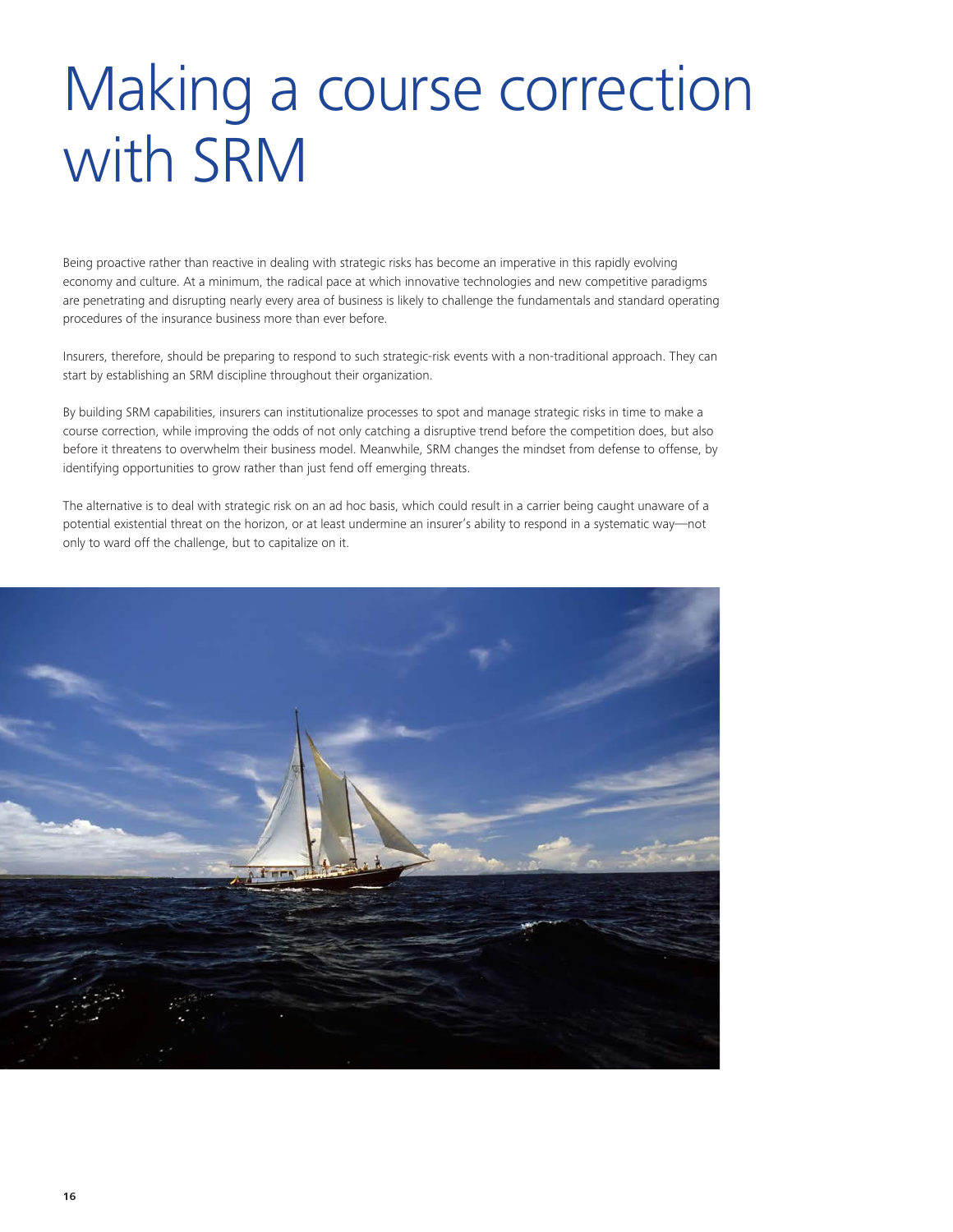# **Contacts**

### Industry leadership

# Gary Shaw

Vice Chairman US Insurance Leader Deloitte LLP +1 973 602 6659 gashaw@deloitte.com

#### Deloitte Center for Financial Services

### Jim Eckenrode

Executive Director Deloitte Center for Financial Services Deloitte Services LP +1 617 585 4877 jeckenrode@deloitte.com

## Executive sponsor

#### Richard Godfrey

Principal US Insurance Advisory Leader Deloitte & Touche LLP +1 973 602 6270 rgodfrey@deloitte.com

#### Authors

Jaykumar Shah Assistant Manager, Insurance Deloitte Center for Financial Services Deloitte Services India Pvt. Ltd. +00 (1) 678 299 7144 jaykshah@deloitte.com

#### Sam Friedman

Research Leader, Insurance Deloitte Center for Financial Services Deloitte Services LP +1 212 436 5521 samfriedman@deloitte.com

The Center wishes to thank the following Deloitte Advisory client service professionals for their insights and contributions to this report:

# Andrew Blau

David Sherwood

Director Deloitte & Touche LLP +1 415 932 5416 ablau@deloitte.com

Senior Manager Deloitte & Touche LLP +1 203 423 4390 dsherwood@deloitte.com

The Center wishes to thank the following professionals for their support and contribution to this report: Courtney Scanlin, Senior Marketing Manager, Deloitte Services LP Rachel Moses, Lead Marketing Specialist, Deloitte Services LP Clare Powell, Marketing Manager, Deloitte Services LP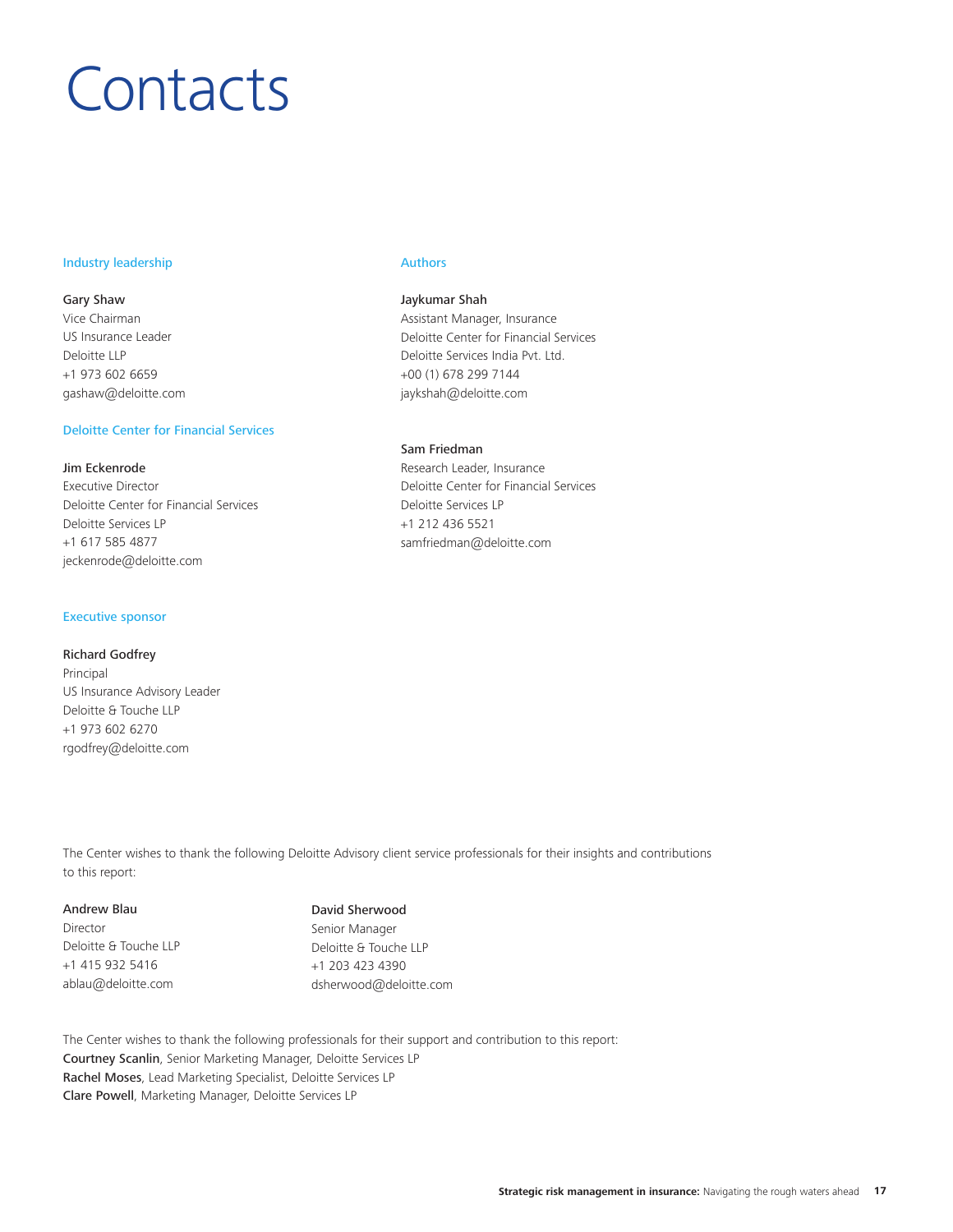